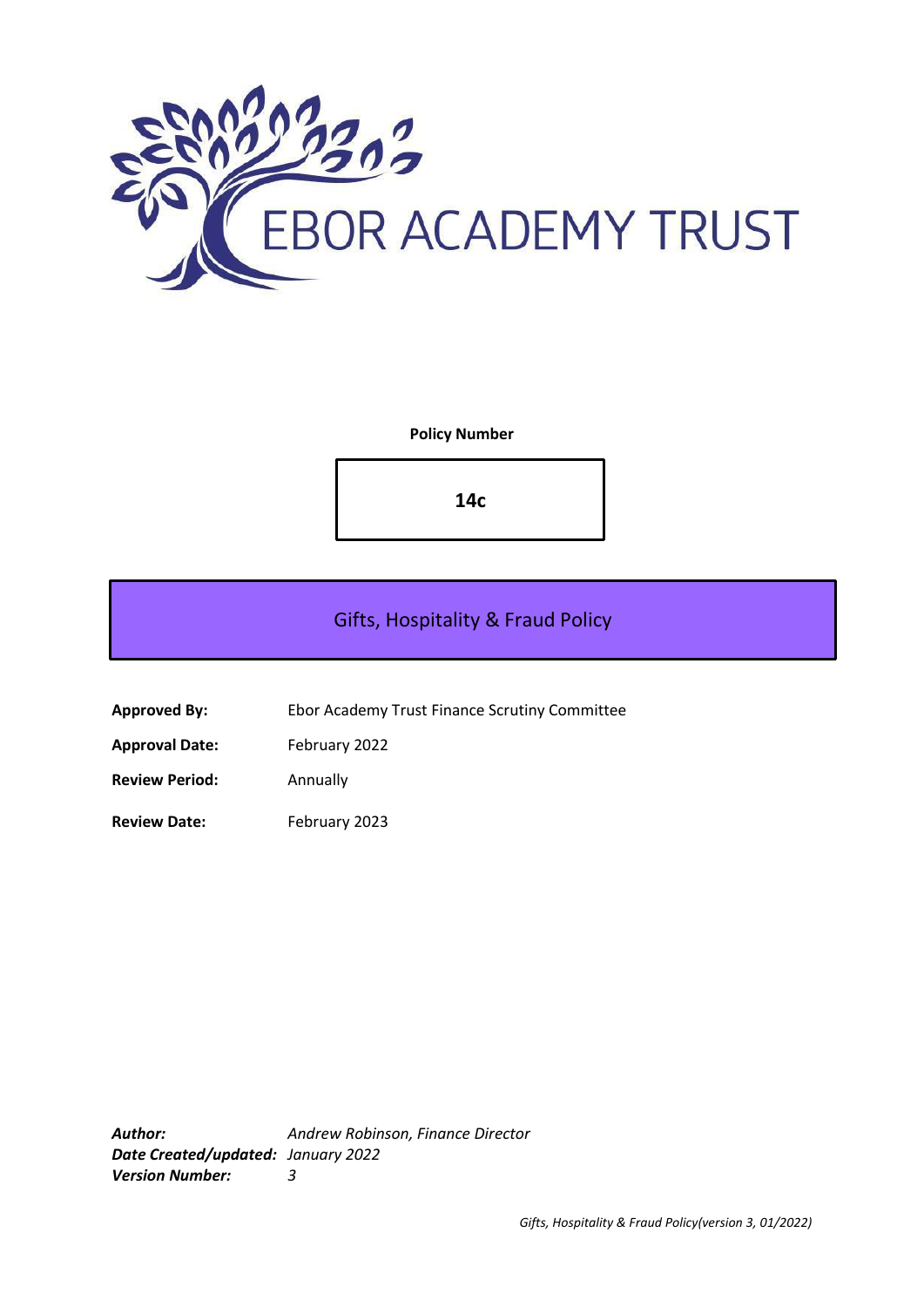# **Contents:**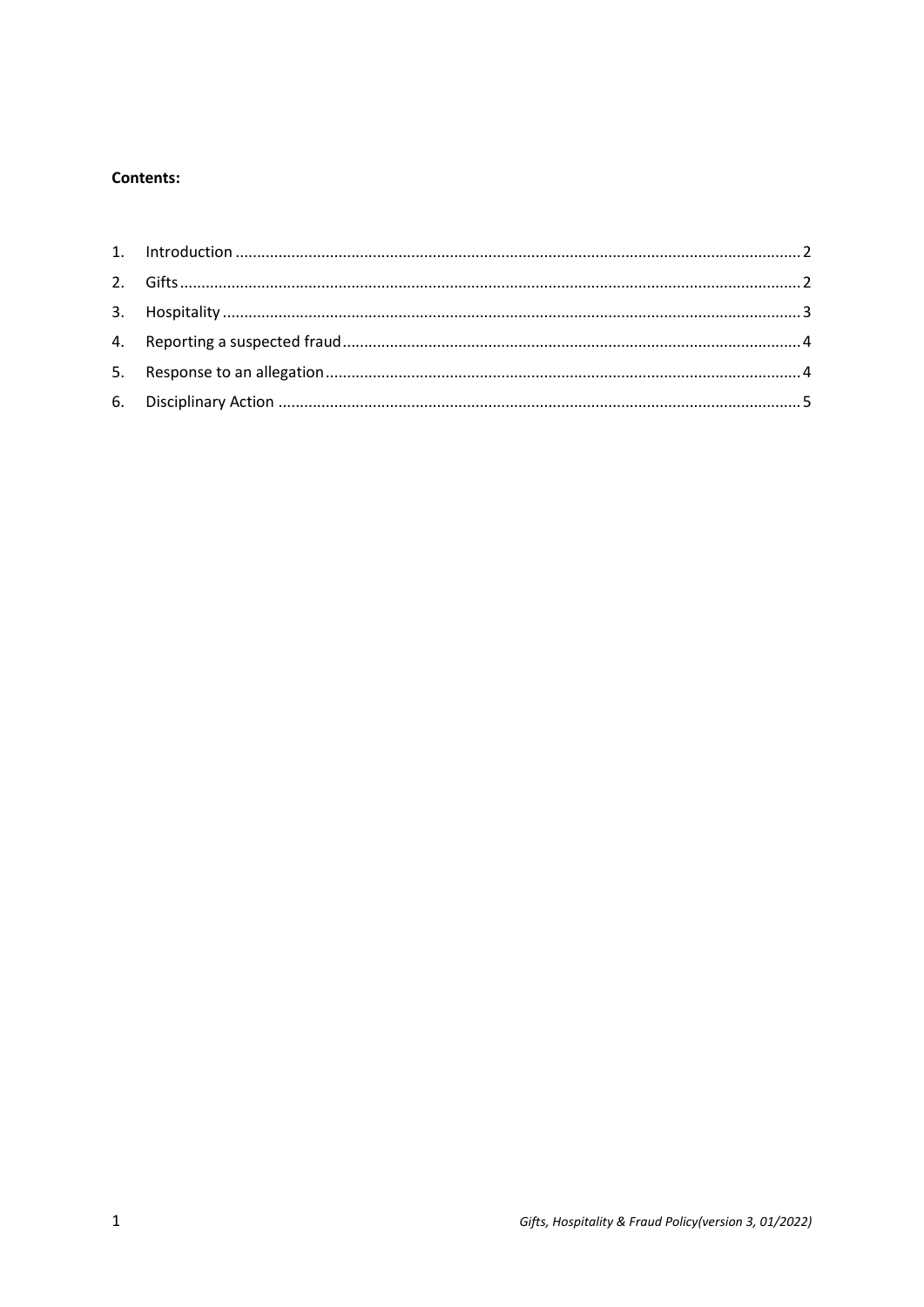# <span id="page-2-0"></span>**1. Introduction**

This policy defines the expected conduct of all staff engaged at the Academy, whether in paid or voluntary employment, in relation to deterring and/or detecting fraud and corruption, and who to report it to.

It includes clear guidelines on what is acceptable in terms of gifts and hospitality and how these matters are declared.

The guiding principle of the policy is that:

"The public is entitled to demand of a local government officer conduct of the highest standard and public confidence and his or her integrity would be shaken were the least suspicion to arise that s/he could in any way be influenced by improper motives".

The acceptance of gifts and hospitality can inevitably lead to suspicion of improper motives or even bribery and corruption. Even where a gift or hospitality is offered or accepted innocently an employee may place the Trust and him or herself in an embarrassing position if:

- 1.1 an allegation of improper conduct is later made
- 1.2 an employee is unconsciously influenced by the gift or hospitality in carrying out their official duties
- 1.3 a precedent is set which is abused by an unscrupulous person.

It should be realised that if an allegation of improper conduct were to lead to criminal proceedings, the Prevention of Corruption Act 1916 assumes that a gift is given corruptly unless proved to the contrary.

It is therefore essential that staff act with a high level of caution in the acceptance of any kind of gift or hospitality. Staff should consider whether acceptance would be consistent with these guidelines and whether the decision would be defensible if it were made public. Staff should be alert to the possibility that seemingly innocent approaches may be made to them both in their official capacity or as private individuals with the ultimate aim of influencing the outcome of an official decision (e.g. planning application, grant award, contract award). In essence employees should not accept any gifts or hospitality which they cannot wholly justify, and where any doubt remains they should consult with the Trust Finance Director or Trust HR Director.

Staff should also be particularly careful about making use of services or goods from firms who are actively engaged in business with the Trust. This is particularly relevant where the goods or services are substantial in value or where the provider normally deals with a commercial market rather than a domestic one.

Under no circumstances must an employee solicit gifts or hospitality of any kind or allow the receipt of any gift to influence them in the conduct of their duties.

# <span id="page-2-1"></span>**2. Gifts**

The term gift includes not only money or goods but also services offered to an officer privately at a preferential price because of the employee's official position as a Trust employee. In general gifts should not be accepted, however there are a number of exceptional circumstances where gifts may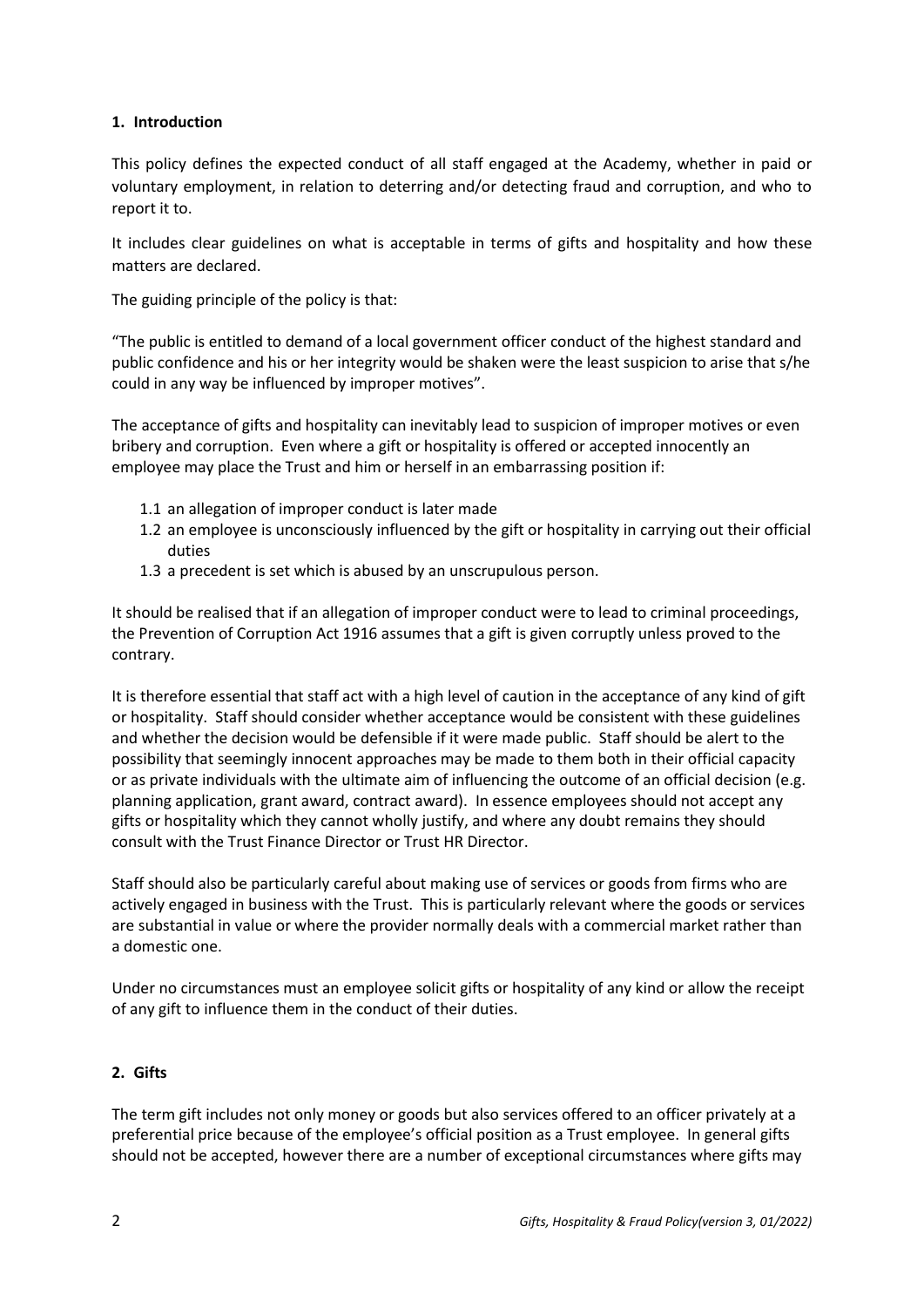be accepted. If there is any doubt an employee should obtain the approval of his or her Line Manager, the Finance Director or HR Director before accepting a gift.

Official gifts from visiting dignitaries or for example representatives from other cities may be accepted on behalf of the Trust.

Token gifts of no great value (e.g. a cake) may be accepted from members of the public where it would cause hurt or ill feeling to refuse. For example if a child offers a gift as a means of thanking an employee for their help.

Promotional materials from suppliers may be accepted if they are of minimal value, for example: calendars, diaries and pens. If received such items should be distributed around the office in an equitable manner.

On occasion gifts of greater value (such as alcohol) are received in circumstances where they cannot be refused, for example in the post. Such gifts should normally be allocated to staff on an equitable basis such as a draw or raffle. However if a person or firm is repeatedly sending gifts of more than token value the relevant manager should write to the giver asking them to cease.

The Trust will maintain a register recording any gifts received of more than token value £15. The register will contain the following information:

- 2.1 The name and address of the person/firm making the gift
- 2.2 The person receiving the gift
- 2.3 The estimated value of the gift
- 2.4 The action taken to dispose of the gift

The register should be reviewed periodically by the Finance Scrutiny Committee.

If an employee is offered money or a gift that is substantial in nature or a gift is offered under circumstances where there is a suspicion that the giver is seeking to influence an employee in the performance of their duties, the gift must be politely but firmly refused and the matter reported at once to the relevant manager and to the Finance Director who will advise on the appropriate course of action.

#### <span id="page-3-0"></span>**3. Hospitality**

Hospitality may be defined as meals, drinks or attendance at social events offered by suppliers or potential suppliers of goods and services or by other interested parties. As with gifts, the acceptance of hospitality must be considered carefully to avoid the possibility of allegations of improper conduct.

Hospitality should only be accepted where it is in the interests of the Trust for an employee to attend the event or entertainment. Hospitality that is excessive given the circumstances or occasion should not be accepted.

Attendance at hospitality events must be authorised wherever possible by the relevant Director or an employee to whom this responsibility has been delegated. Acceptable forms of hospitality are:

3.1 attendance at dinners, receptions and ceremonies where an employee is representing the Trust;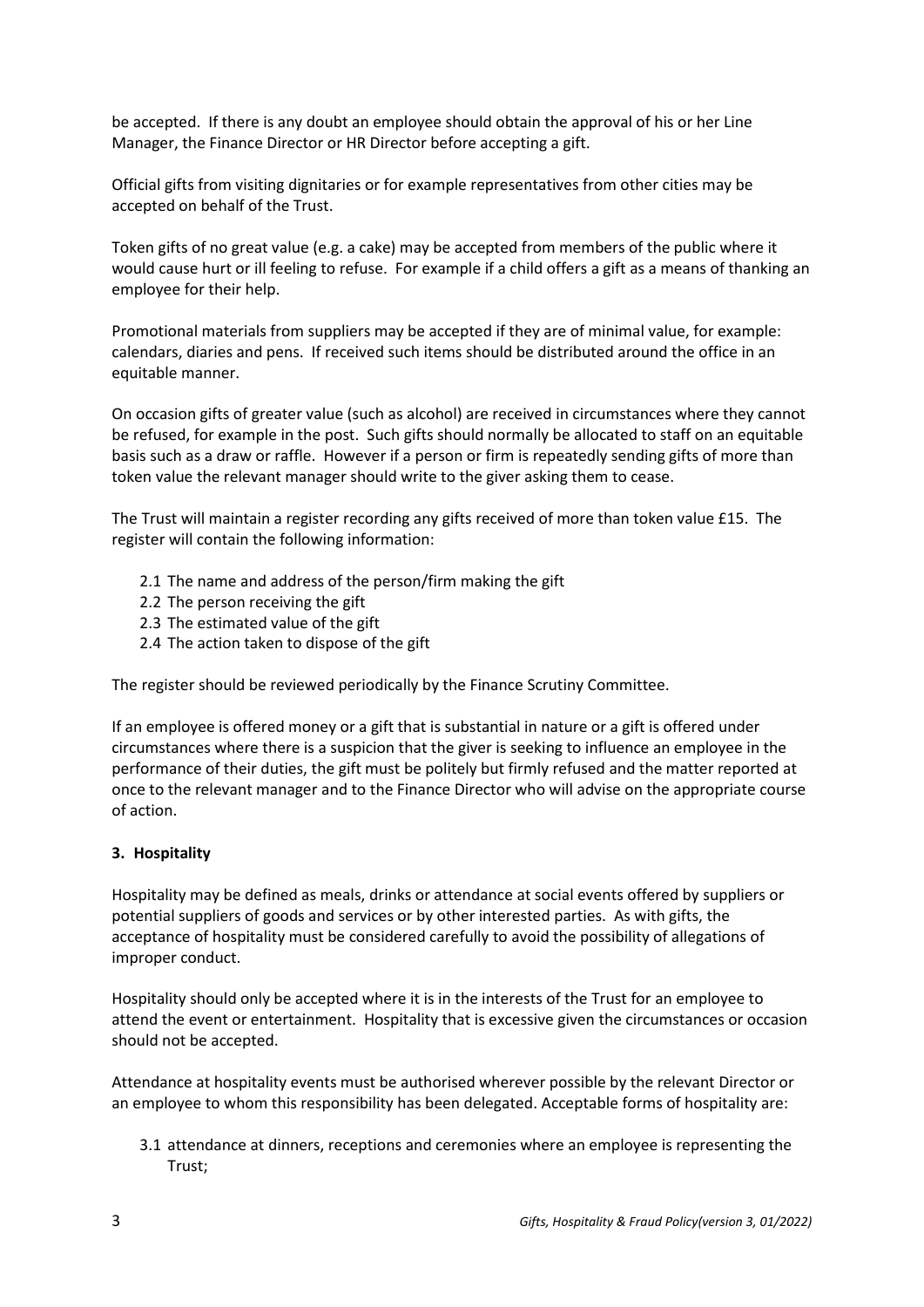- 3.2 working lunches in sectors where this is a normal and acceptable way of holding business discussions. A free lunch offered as part of a travelling salesman's "pitch" is unlikely to be acceptable;
- 3.3 refreshment offered at a site visit, conference or demonstration;
- 3.4 other events where, in the view of the authorising officer, attendance will be of benefit to the Trust and it is apparent that no reasonable cause of criticism could arise.

The Trust will keep a register of hospitality received containing the date, location, persons involved, reasons and the signature of the authorising officer. This register will be reviewed periodically by the Finance Scrutiny Committee.

An employee attending a hospitality event must bear in mind that they are an official representative of the Trust and should not engage in any conduct likely to bring the Trust into disrepute (i.e. drunkenness).

# <span id="page-4-0"></span>**4. Reporting a suspected Fraud**

All allegations of suspected fraud and financial irregularities are to be brought to the attention of the Finance Director and the Compliance Director, unless this individual is involved in the irregularity in which case the CEO (Accounting Officer), Chair of Trustees & Chair of the Audit Committee should be informed.

Please refer to the Academy Whistleblowing Policy for further guidance.

# <span id="page-4-1"></span>**5. Response to an allegation**

- 5.1 The Finance Director will have initial responsibility for co-ordinating the initial response. In doing this he/she will consult with the Human Resource Director regarding potential employment issues. The Finance Director will also seek legal advice from the Academy's solicitors on both employment and litigation issues before taking any further action.
- 5.2 The Finance Director and COO will ascertain whether or not the suspicions aroused have substance. In every case, and as soon as possible after the initial investigation, they will pass the matter on to the Chair of the Audit Committee. Even if there is no evidence to support the allegation, the matter must be reported.
- 5.3 The Audit Committee will undertake the management of the investigation.
	- They will, if appropriate, conduct a preliminary investigation to gather factual information and reach an initial view as to whether further action is required.
	- They will determine whether the findings, conclusions and any recommendations arising from the preliminary investigation should be reported to the Chair of Trustees and the CEO (Accounting Officer).
	- If further investigations are required, they will determine which outside agencies should be involved (police, auditors).
- 5.4 The Finance Director and the CEO (Accounting Officer) are required to inform the Board of Trustees and the ESFA of any instance of fraud or financial irregularity as per the Academies Handbook.